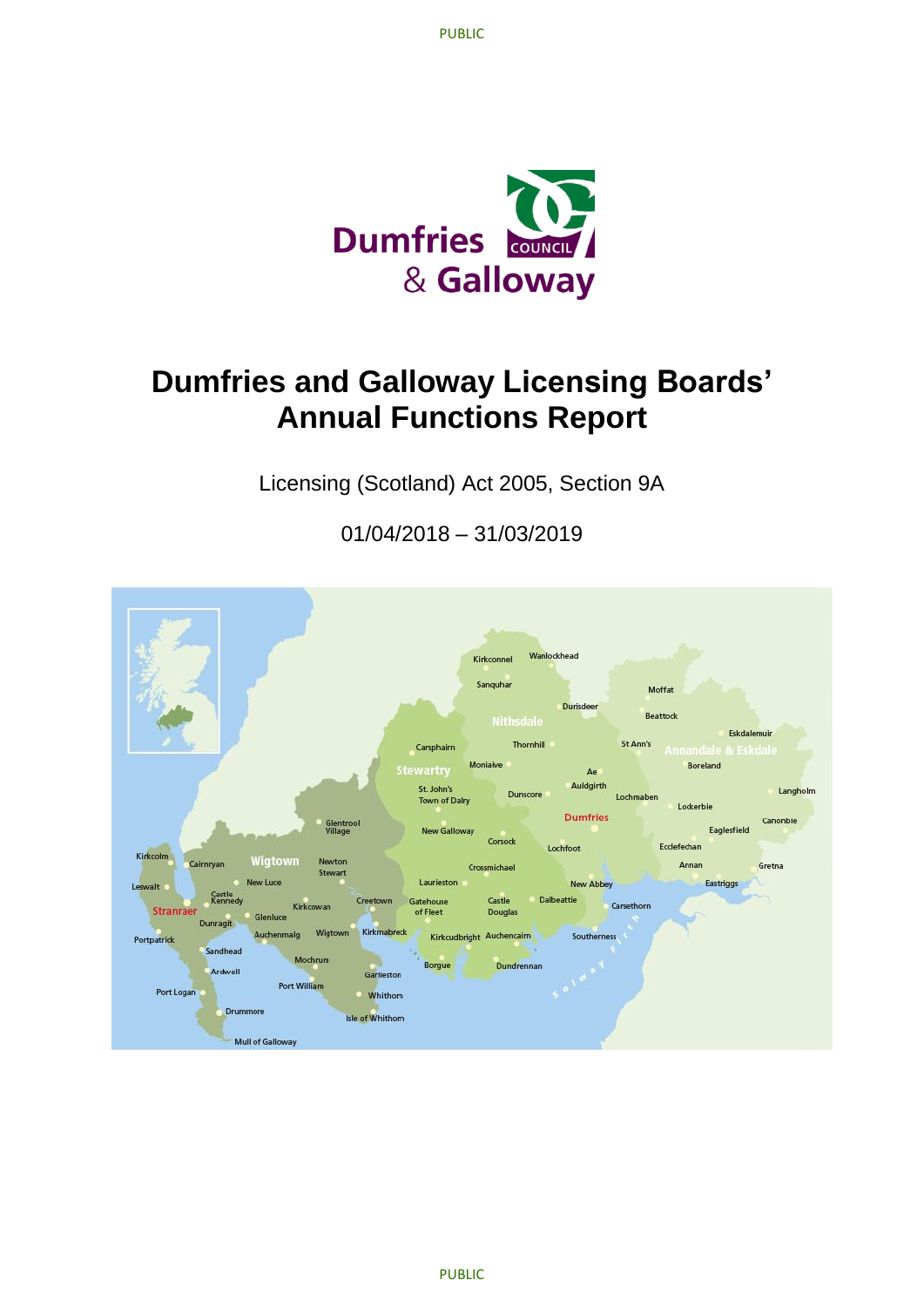# **INDEX**

- **1. Introduction – Dumfries and Galloway Licensing Boards**
- **2. The Licensing Objectives**
- **3. Annual Function Report**
- **4. Summary of decisions made by the Boards**
- **5. Reviews**
- **6. Licensing Policy Statement**
- **7. Licensing Standards Officers**
- **8. Statement on how the Boards exercise their functions**
- **9. Conclusion**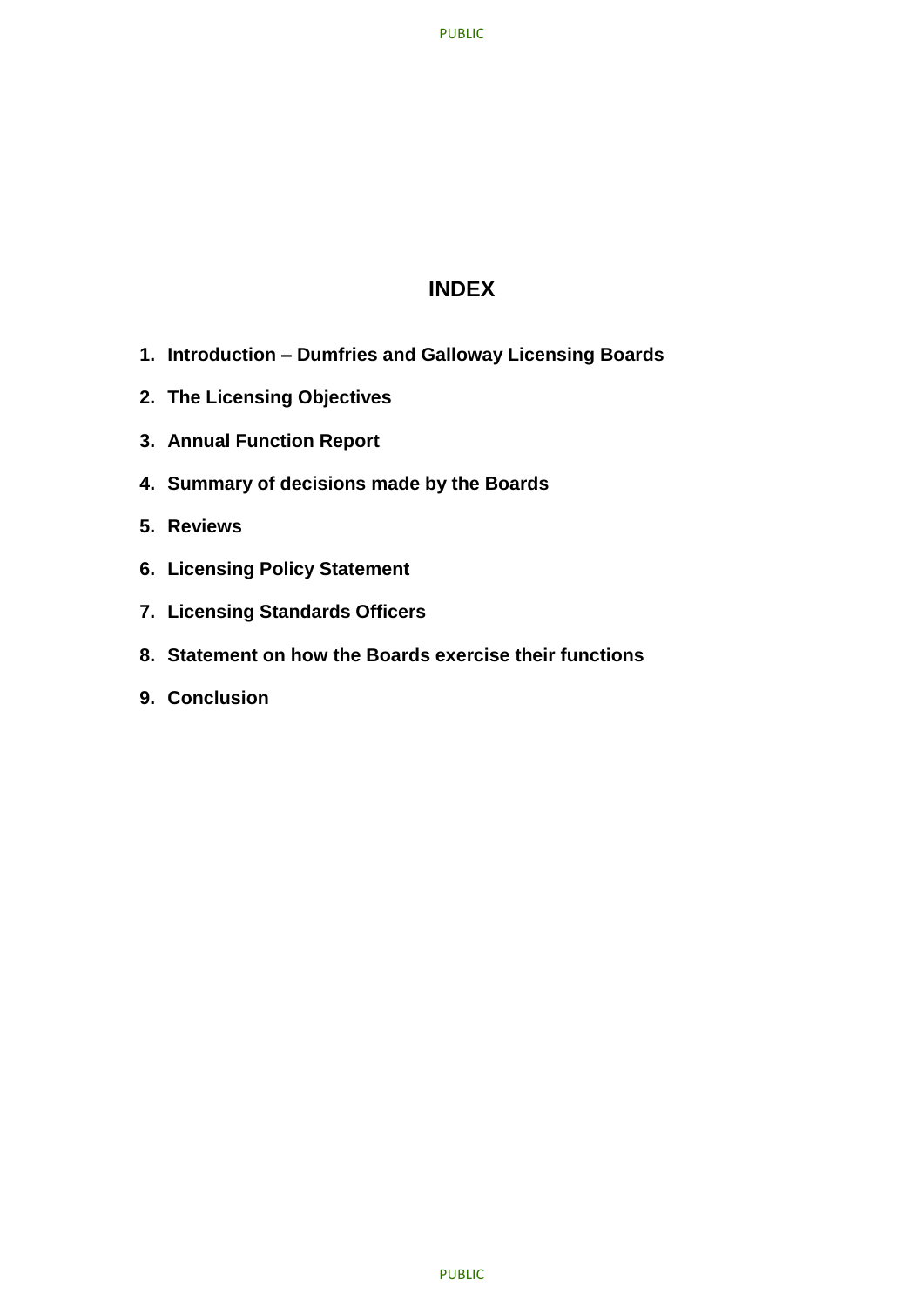## **1. Introduction – Dumfries and Galloway Licensing Boards**

## **General**

1.1 Dumfries and Galloway is a mainly rural area in South West Scotland. It covers approximately 2470 square miles with a population of around 148,790. The main settlements are Dumfries (including Heathhall/Locharbriggs) around 37,100 residents; Stranraer (approximately 10,600 residents) and Annan (approximately 8250 residents). All other settlements have populations under 6000. The region of Dumfries and Galloway is divided into four geographical areas (former District Council areas) as follows: Annandale and Eskdale, Nithsdale, Stewartry and Wigtownshire.

1.2 Each of these four areas has its own Divisional Licensing Board. The four Divisional Licensing Boards in Dumfries and Galloway are:

- Annandale & Eskdale
- Nithsdale
- Stewartry and
- Wigtown.

1.3 Each Licensing Board is responsible for the licensing and regulation of alcohol within their respective areas.

1.4 As at 31 March 2019, there were 620 licensed premises in Dumfries and Galloway. Within each Licensing Board Division, the breakdown is:-

Nithsdale - 191 Wigtown - 161 Annandale & Eskdale - 158 Stewartry - 110

#### Types of applications under the 2005 Act:

1.5 Under the 2005 Act, the four Divisional Licensing Boards are responsible for considering applications for:

- occasional licences
- provisional licences
- temporary licences
- personal licences
- transfer of premises licences
- variation of premises licences
- extension of licensing hours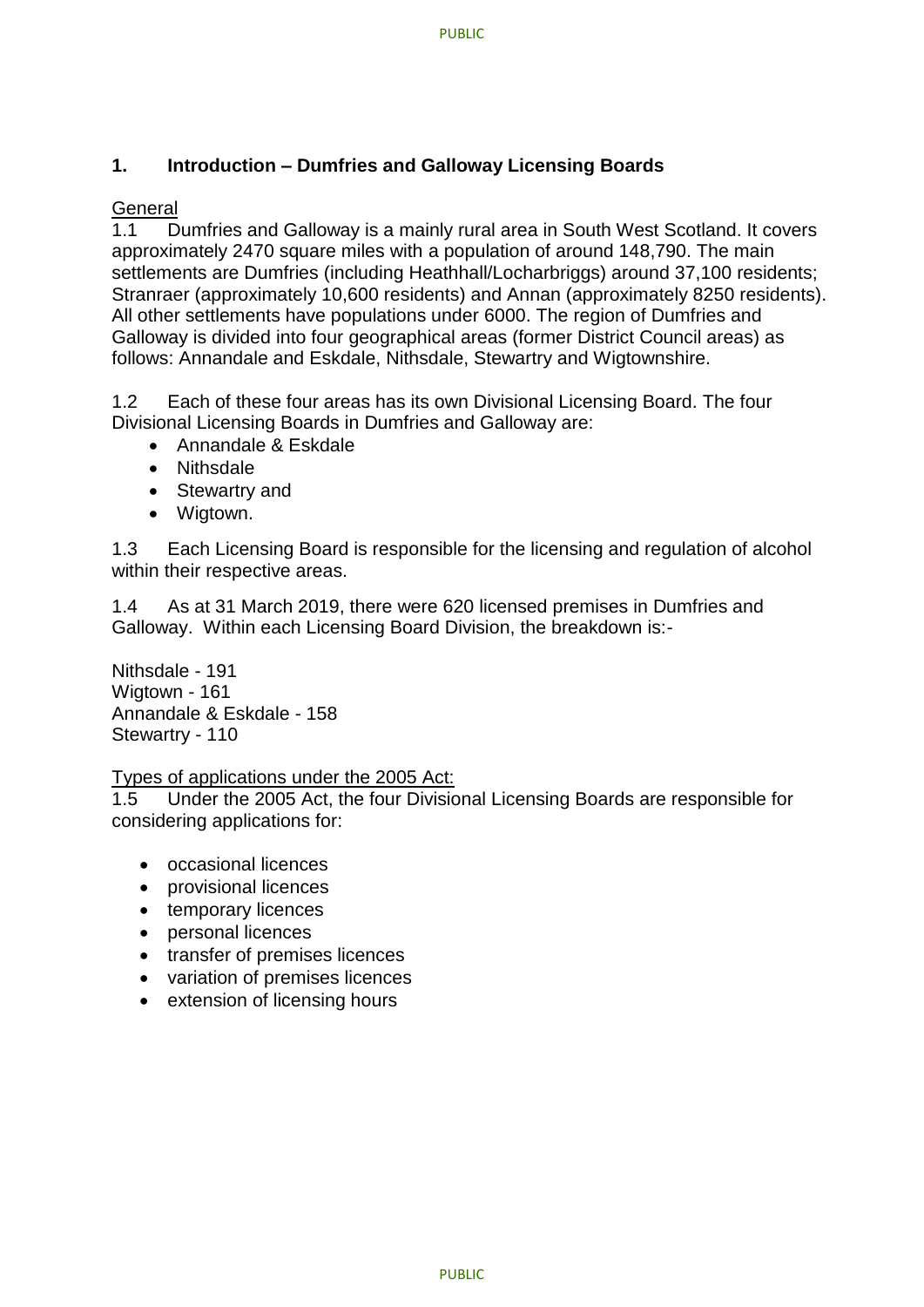## **2. The Licensing Objectives**

2.1 The Act sets out the following five licensing objectives ("the licensing objectives"):-

- (i) preventing crime and disorder
- (ii) securing public safety
- (iii) preventing public nuisance
- (iv)protecting and improving public health
- (v) protecting children and young persons from harm

2.2 The licensing objectives provide a basis for the administration of the licensing regime. They also provide potential reasons for refusal of an application, for the grant or variation of a premises licence or an occasional licence. Breach of the objectives may provide grounds for reviewing a premises licence. Conditions attached to a premises licence or an occasional licence may be based on any one or more of the licensing objectives.

2.3 In exercising its functions under the Act, the Board must have regard to the licensing objectives.

#### **3. Annual Function Report**

3.1 In terms of section 9A 2005 Act, each Licensing Board must prepare and publish an Annual Function Report no later than 3 months after the end of each financial year.

3.2 Dumfries and Galloway's Divisional Licensing Boards must therefore prepare and publish an Annual Function Report by 30 June 2019 for the financial year 2018- 2019 (being 1 April 2018 to 31 March 2019).

- 3.3 An Annual Function Report must include the following:
	- a statement explaining how each Board has had regard to the licensing objectives;
	- a statement explaining how each Board has had regard to the Statement of Licensing Policy and any Supplementary Policy Statement (including the Board's statement with regard to its duty to assess overprovision);
	- a summary of the decisions made by (or no behalf of) the Board during the financial year;
	- information about the number of licences held under the 2005 Act in each Board's area (including the number of occasional licences issued in each year);
	- such other information about the exercise of each Board's functions as each Board considers appropriate.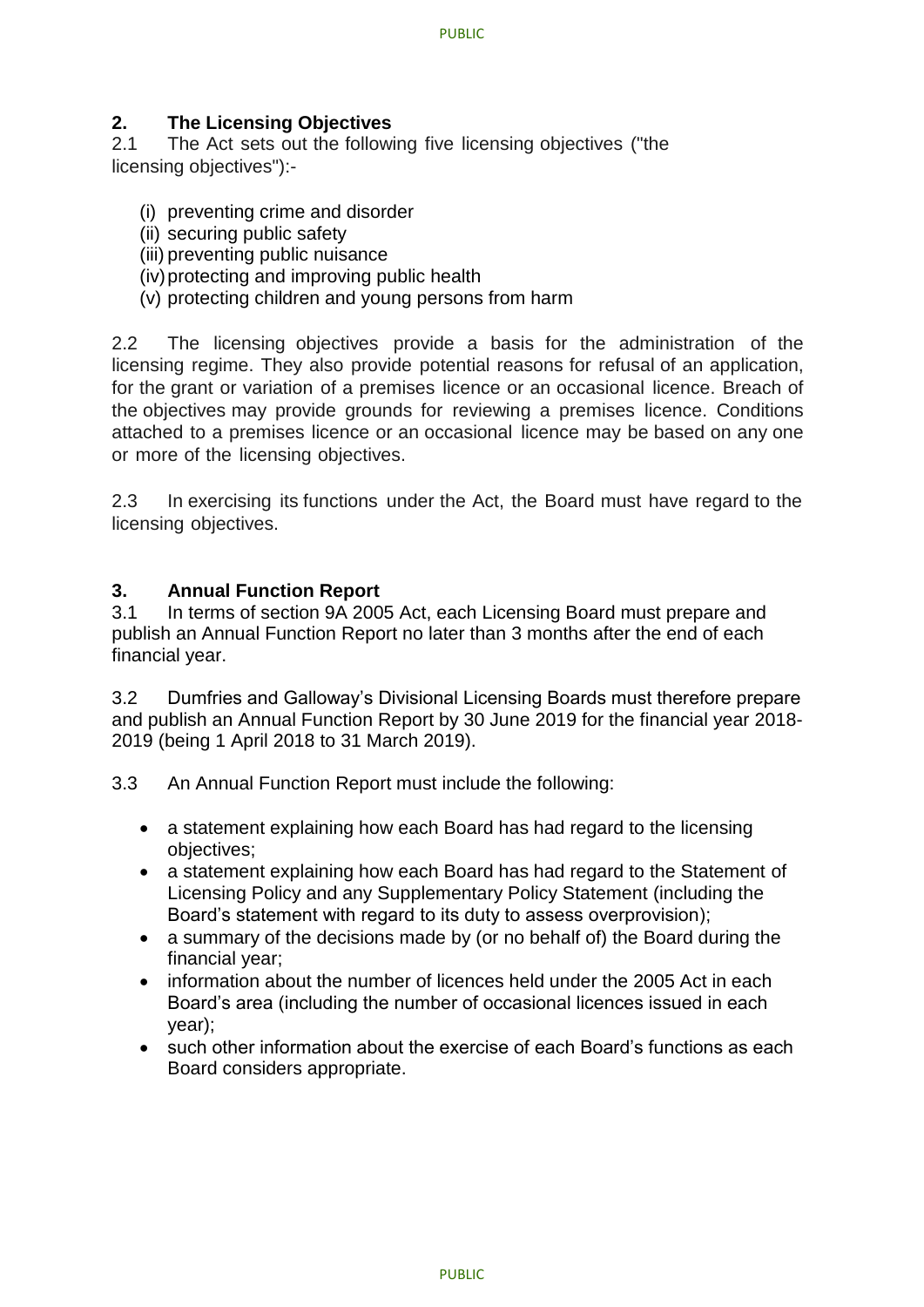3.4 In the year from 1 April 2018 to 31 March 2019, the Licensing Boards met as follows:-

Nithsdale - 9 times Wigtown – 6 times Annandale & Eskdale – 7 times Stewartry – 4 times Conjoined meeting of all 4 Divisional Licensing Boards – 1 time

3.5 Applications before each Board were dealt within in an open and transparent manner in accordance with the licensing legislation and the Boards Licensing Policy Statement.

3.6 Information and guidance was made available to persons wishing to apply for a licence, make representations or lodge objections.

#### **4. Summary of decisions made by the Boards**

4.1 Each Divisional Licensing Board holds meetings to determine applications that cannot be dealt with via delegated powers (whereby a Licensing Board Hearing need not be held to determine an application and an authorised member of the licensing team may 'grant' certain applications).

4.2 The premises licences and provisional premises licences granted by the Boards in 2018/19 are detailed within Appendix 1.

4.3 During the course of the year, 1157 occasional licences were granted and 176 extended hours applications .

4.4 Any occasional licence and extended hours applications that attracted objections or representations, were considered by the Convener of each Licensing Board in line with the Board's scheme of delegation, detailed within the Licensing Policy Statement.

4.5 In the course of the year, the Licensing Board granted 314 personal licences. 70 were revoked due to non compliance with refresher training requirements.

4.6 In addition, the Board refused one application for a personal licence following receipt of a submission from the Chief Constable. The Board refused the application as they agreed that it was necessary for the purposes of Licensing Objection (b) "Securing Public Safety" to do so.

#### **5. Reviews**

#### Premises Licence Reviews

5.1 In the 2018-19 period, 2 applications for review of premises licence were considered by the Board. Having regard to the five Licensing Objectives, the Board took action on 1 occasion and determined that a written warning issued to the Premises Licence Holder was sufficient.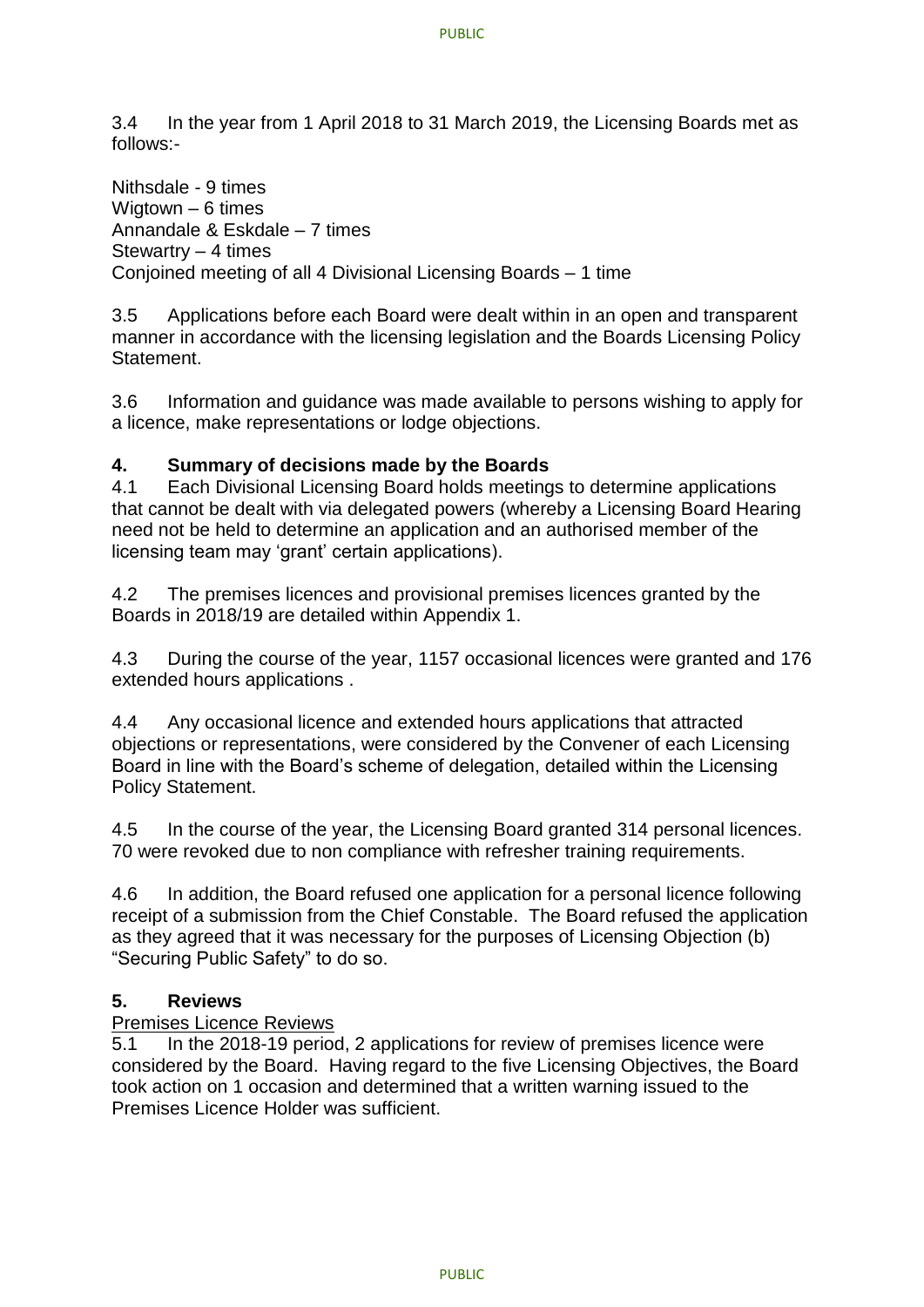#### Personal Licence Reviews

5.2 In the 2018-2019 period, one review of a Personal Licence took place. The review hearing was arranged following confirmation by Police Scotland, that the Licence Holder had been convicted of a relevant or foreign offence. The Licensing Board were satisfied that it was necessary for the purpose of Licensing Objective (a) Preventing Crime and Disorder, to endorse Personal Licence. This endorsement remains on the licence for a period of 5 years.

#### **6. Licensing Policy Statement**

6.1 The Board completed the review of its Licensing Policy Statement in October 2018. Prior to doing so, the Board consulted widely, as well as conducting an online survey, to obtain as wide a range of views as possible to inform the terms of the new statement. The responses received to that consultation were published within a report which was then submitted to each Divisional Licensing Board.

6.2 The Board's reviewed Licensing Policy Statement can be found at <https://www.dumgal.gov.uk/article/15196/Divisional-Licensing-Boards>

6.3 Main changes to the Licensing Policy Statement include:-

6.3.1 Introduction of new local conditions in relation to premises having in place a drugs policy (on-sales) and also a refusals register.

6.3.2 With regard to Children and Young Persons' access to all on sales licensed premises, Wigtown Divisional Licensing Board now expects the following minimum criteria to be adhered to in pursuance of the Protecting Children and Young Persons from Harm Licensing Objective:

- Children must be accompanied by a responsible adult at all times;
- Young Persons must be accompanied by a responsible adult from 10pm onwards:
- Children and Young Persons must vacate the premises by 10pm;
- However, if there is a bona fide function/organised event to which Children and Young Persons are invited and its terminal hour is later than 10pm, then Children and Young Persons may vacate the premises by that later terminal hour for the purposes of the function/event only.

6.3.3 Nithsdale Divisional Licensing Board agreed to introduce a festive hours policy which allowed one extra hours trading following closing time for all on sales premises on the following days: 26 December; 31 December and 1 January.

#### **Overprovision**

6.4 The Licensing Boards are required to produce a statement as to the extent that they consider there to be overprovision of licensed premises or licensed premises of a particular description in any locality within the Board's area.

6.5 As part of the Licensing Policy Statement review undertaken in 2018, the Licensing Boards undertook an assessment of overprovision across the region.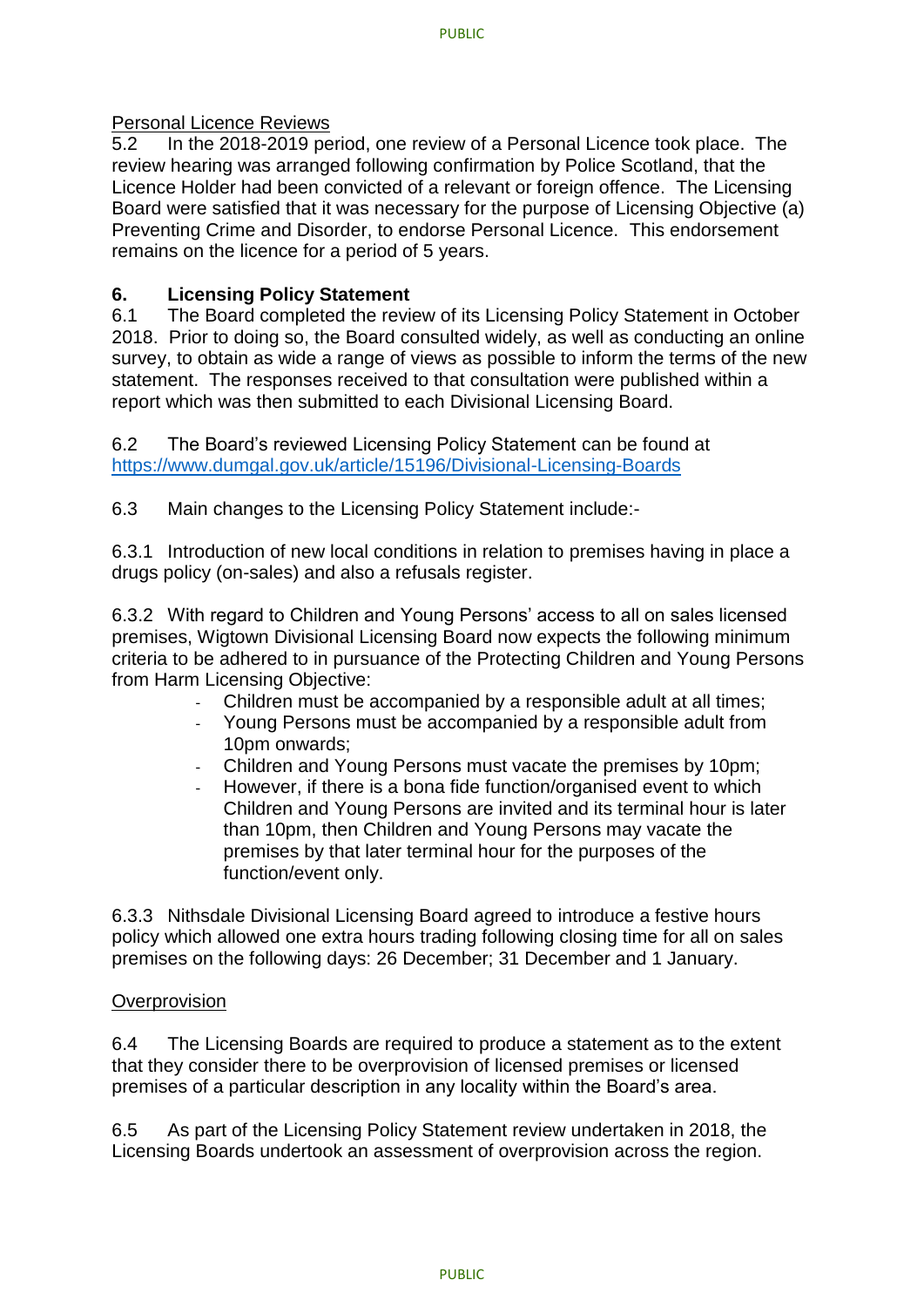6.6 The Board considered all material gathered during that assessment and, in particular, a report prepared by the Alcohol and Drug Partnership, NHS Dumfries and Galloway which set out recommendations to the Licensing Board on the levels of provision, and possible overprovision, of alcohol licences across Dumfries & Galloway based on analysis of available data including from local data sources: NHS, Police, Fire and Rescue Service and Dumfries and Galloway Council.

6.7 All four Divisional Boards determined that there is no overprovision of licensed premises or licensed premises of a particular description in any Board locality in Dumfries and Galloway.

## **7. Licensing Standards Officers**

7.1 Dumfries and Galloway Licensing Boards have 3 Licensing Standards Officers:-

Julia Farroll, Council Offices, Sun Street, Stranraer Mary Irving, Council Offices, Sun Street, Stranraer Michael Collins, Municipal Chambers, Buccleuch Street, Dumfries

7.2 The Licensing Standards Officers general roles are:-

- Providing information and guidance concerning the operating of the Licensing (Scotland) Act 2005
- Supervising the compliance by licence holders of the conditions of their licence and other requirements of the legislation
- Providing mediation services for the purposes of resolving or avoiding disputes or disagreements between licence holders and any other persons.

7.3 The Licensing Standards Officer have dealt with numerous enquiries and complaints throughout the year with the majority being resolved without having to proceed formally to the Licensing Boards. Issues which repeatedly arise are:-

- Noise complaints from licensed premises
- Inadequate staff training
- General compliance with the legislation
- Non payment of annual fees

7.4 Minimum Unit Pricing (MUP) of Alcohol was introduced in Scotland with effect from 1 May 2018. As well as the introduction of MUP being widely publicised, information was also sent out to licence holders by Licensing Standards Officers, prior to it coming into effect.

7.5 The Licensing Standards Officers commenced a programme of visits to all offsales premises in Dumfries and Galloway. These visits included providing further guidance and checking compliance with the legislation. A minority of premises were noted to have failed to comply with the MUP requirements. However, any issues were rectified either at the time of the visit or within a short period of time prior to the next visit by the Licensing Standards Officer.

7.6 Licensing Standards Officers continue to visit premises to ensure that they are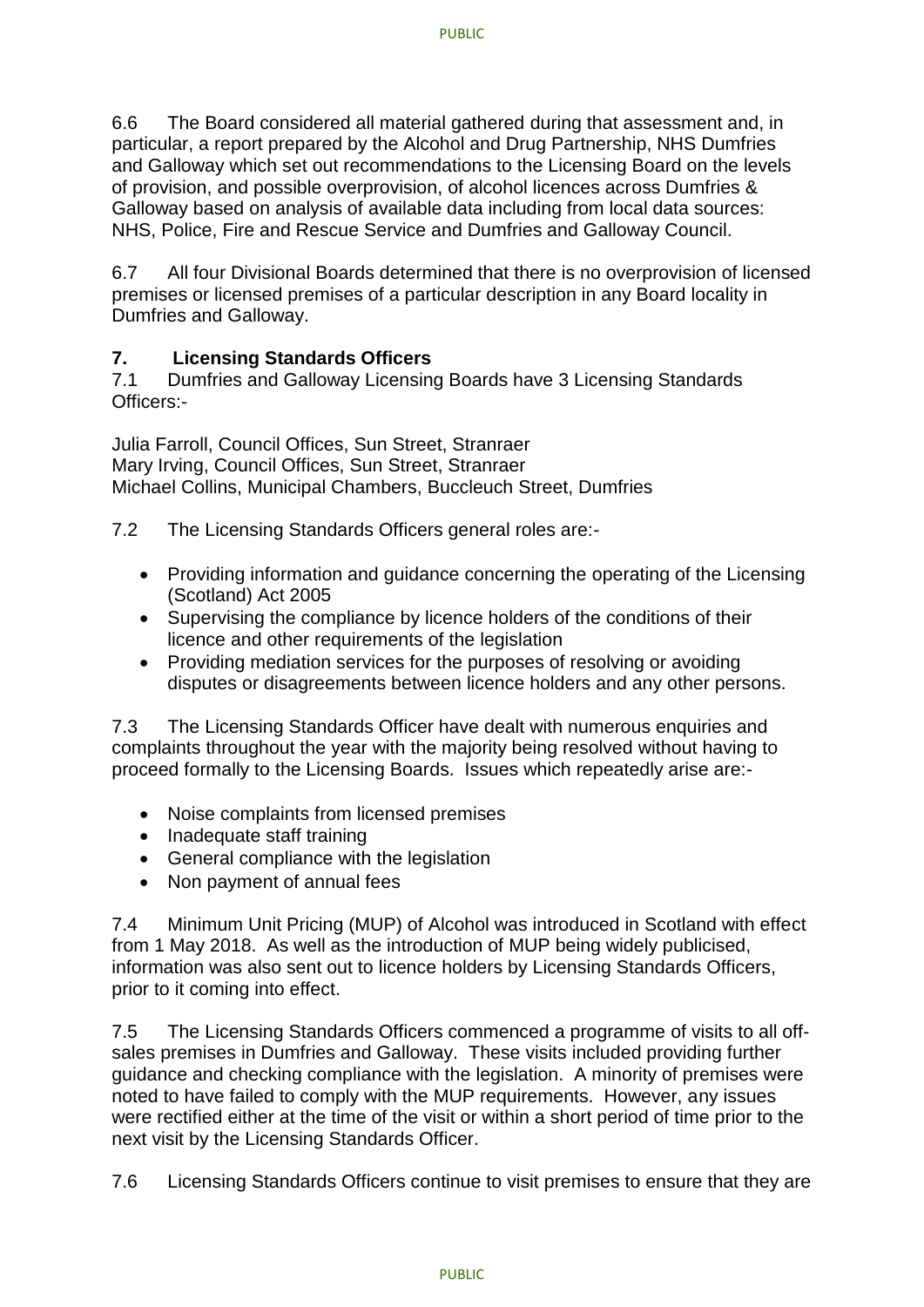complying with the legislation as required and also monitoring the MUP requirements and ensuring that they are being properly observed.

## **8. Statement on how the Boards exercise their functions**

8.1 The Licensing (Scotland) Act 2005 as amended ("the Act") sets out regulations for the sale of alcohol and regulations for licensed premises and other premises on which alcohol is sold.

8.2 The Act is underpinned by five licensing objectives which the Board must have regard to when exercising its functions. These objectives are: -

- (i) Preventing crime and disorder
- (ii) Securing public safety
- (iii) Preventing public nuisance
- (iv)Protecting and improving public health
- (v) Protecting children and young persons from harm

8.3 The Licensing Boards are required by law to have a Licensing Policy Statement outlining how they will exercise their functions and duties under the Licensing (Scotland) Act 2005 (the 2005 Act) in order to promote each of the Licensing Objectives.

8.4 The current Policy Statement contains a range of issues pertaining to alcohol licensing and how the Board exercises its functions under the Licensing Scotland Act 2005 and can be found at [https://www.dumgal.gov.uk/article/15196/Divisional-Licensing-](https://www.dumgal.gov.uk/article/15196/Divisional-Licensing-Boards)**[Boards](https://www.dumgal.gov.uk/article/15196/Divisional-Licensing-Boards)** 

8.5 The Boards deal with all applications in accordance with the legislation, and in particular the five above objectives, together with its Statement of Licensing Policy which is based on the objectives.

## **9. Conclusion**

9.1 Each of the four Divisional Licensing Boards in Dumfries and Galloway are pleased to report that licensed premises are generally well run in their respective areas.

9.2 Overall, the Boards are generally satisfied that the licensed trade is upholding and promoting the five licensing objectives which underpin the functioning of the whole licensing system.

9.3 The Boards also recognise the efforts of the Licensing Service and external stakeholders (including Police Scotland) to ensure that licensed premises comply with the legislation and continue to uphold the licensing objectives.

9.4 Whilst the Boards recognise generally the good practice and effort of licence holders to ensure that the licensing objectives are upheld and promoted, they fully expect that licence holders ensure that this good practice continues.